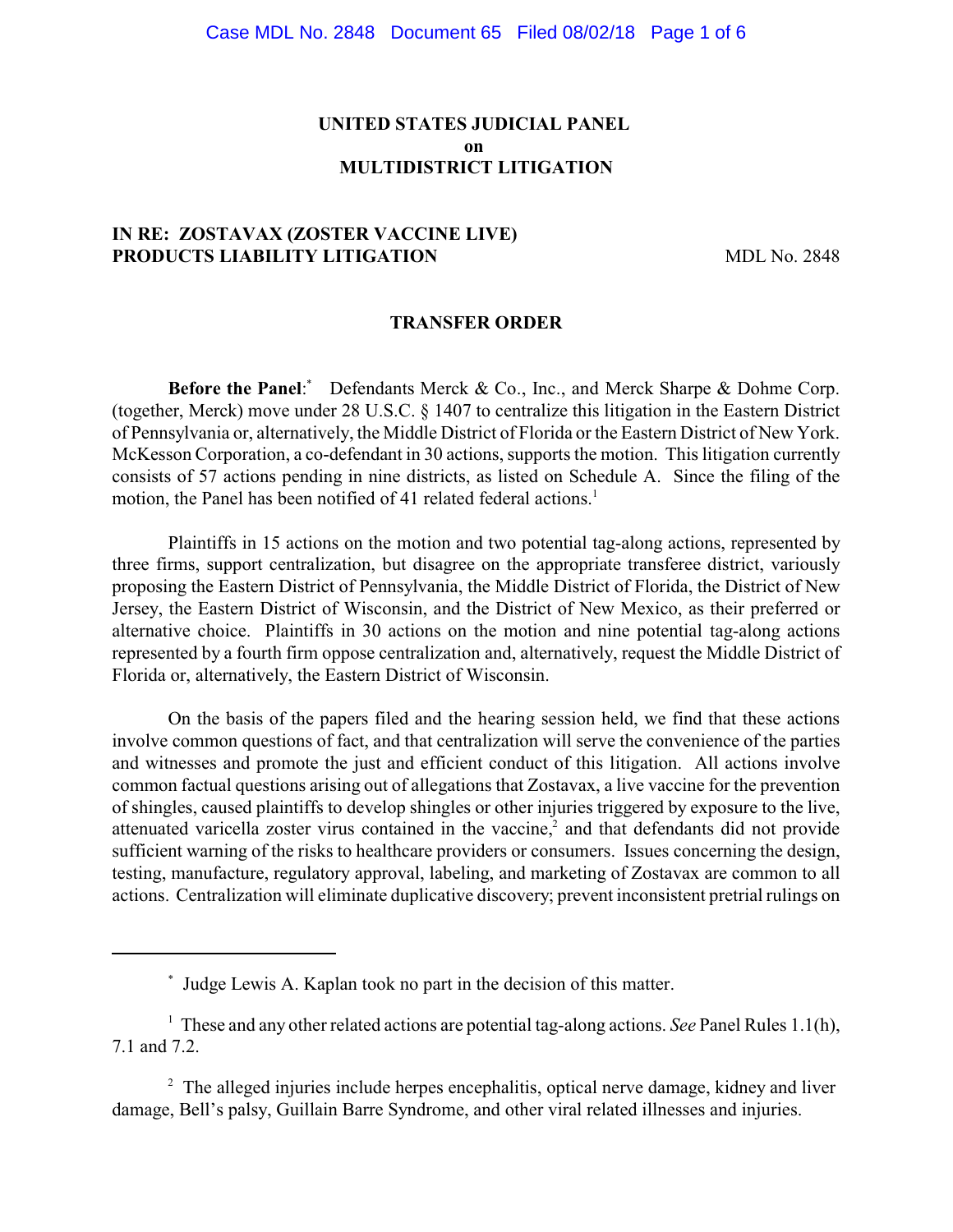-2-

*Daubert* issues and other pretrial matters; and conserve the resources of the parties, their counsel and the judiciary.

The plaintiffs opposing centralization principally argue that (1) common factual issues do not predominate, emphasizing differences in the alleged injuries and plaintiffs' medical histories; (2) voluntary coordination is preferable to centralization; and (3) procedural disparities among the actions should preclude centralization. These arguments are unconvincing. First, differences in the plaintiffs' individual injuries and medical histories are not an obstacle to centralization when, as here, the actions share a common factual core. *See, e.g., In re: Cook Med., Inc., IVC Filters Mktg., Sales Practices & Prods. Liab. Litig*., 53 F. Supp. 3d 1379, 1381 (J.P.M.L. 2014) ("The Panel has rejected the argument that products liability actions must allege identical injuries to warrant centralization."). In this litigation, all plaintiffs allege they were injured by the same product in the same manner – exposure to the live attenuated virus in Zostavax – indicating common factual issues will arise concerning the potential risks associated with the use of the live virus in the vaccine.<sup>3</sup>

We find that voluntary coordination is not a practicable alternative to centralization given the number of actions, districts, and plaintiffs' and defense counsel. There are presently a total of 98 actions pending in nine districts, and there have been widely varying discovery deadlines and duplicative motions to dismiss. Five distinct slates of plaintiffs' counsel represent plaintiffs. Moreover, the parties unanimouslyagree that there is a strong likelihood of additional federal actions and report a large number of state court actions.<sup>4</sup> We find that, on this record, informal coordination is not an efficient alternative to centralization.

Additionally, the actions are in a procedural posture that will enable them to realize significant benefits from centralized pretrial proceedings, even though there are some differences among them in the progress of discovery and pretrial motions. Fact discovery remains open in all actions, and expert discovery has not commenced in any action. No party disputes Merck's representation that no depositions of its employees have taken place in any of these actions. While motions to dismiss have been decided in about eight actions, substantial pretrial proceedings remain. In these circumstances, centralization likely will produce considerable discovery efficiencies and prevent inconsistent rulings.

 $3\text{ The opposing plaintext}$  also argue that plaintiff-specific causation issues are central to each action and best managed outside of an MDL. As we previously have held, "[a]lmost all personal injury litigation involves questions of causation that are plaintiff-specific. Those differences are not an impediment to centralization when common questions of fact are multiple and complex." *See, e.g., In re: Fluoroquinolone Prods. Liab. Litig.*, 122 F. Supp. 3d 1378, 1379 (J.P.M.L. 2015).

 $4\degree$  The record indicates that there are at least 12 Zostavax actions involving over 300 plaintiffs in California state court, and 50 Zostavax actions involving over 800 plaintiffs in New Jersey state court. The California state court actions have been consolidated for pretrial proceedings, and two petitions for coordination of the New Jersey state court actions are pending.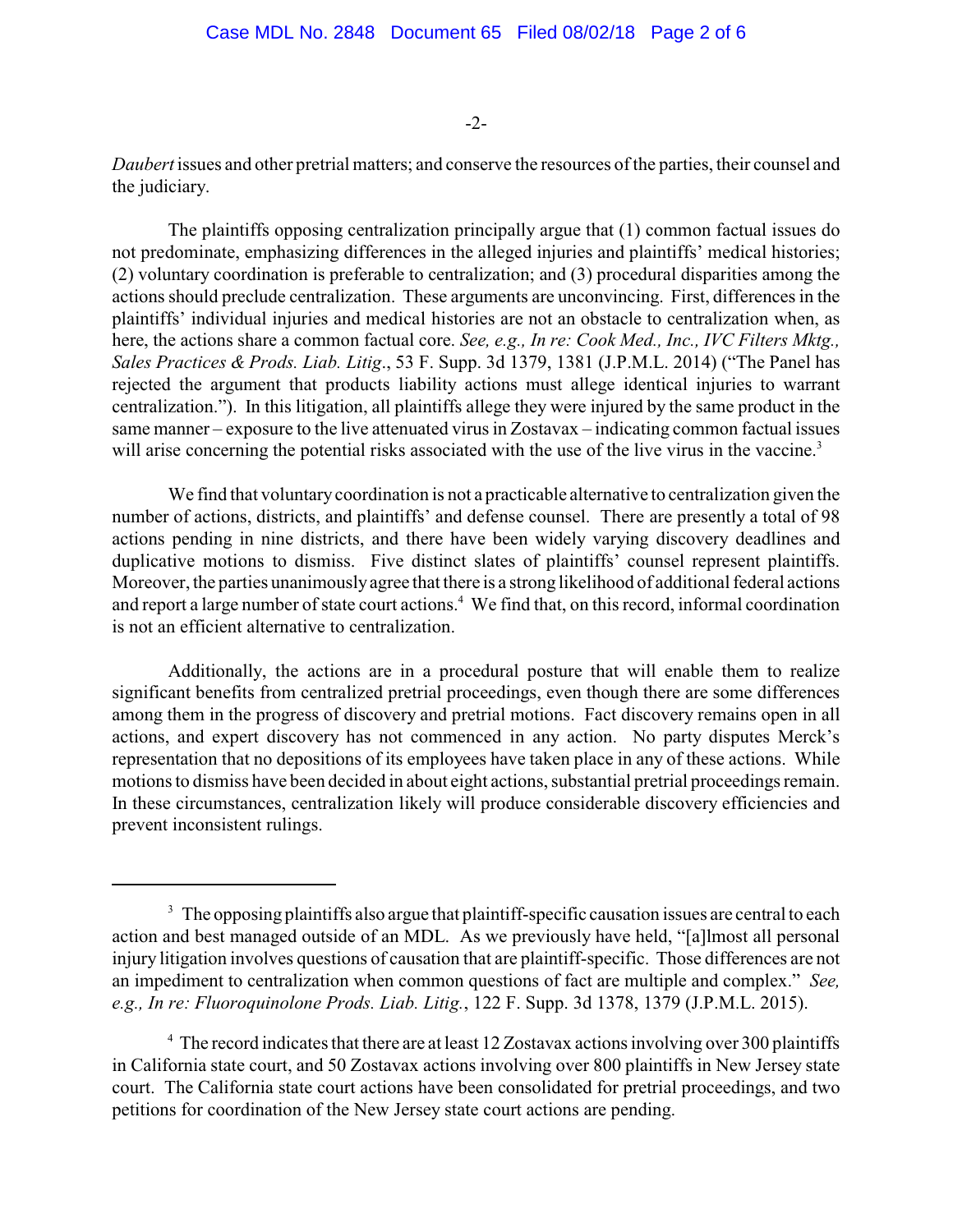### -3-

The opposing plaintiffs further argue that an MDL will delay resolution of their actions and thus cause prejudice to plaintiffs, most of whom are elderly. We are sympathetic to their concerns about the potential for delay. But centralization is appropriate if it furthers the expeditious resolution of the litigation taken as a whole, even if some parties might experience inconvenience or delay. *See, e.g., In re: Watson Fentanyl Patch Prods. Liab. Litig*., 883 F. Supp. 2d 1350, 1351-52 (J.P.M.L. 2012). We also observe that their concerns are speculative. Other responding plaintiffs, as well as defendants, represent that centralization will ensure that the actions move forward efficiently and quickly. 5

We conclude that the Eastern District of Pennsylvania is an appropriate transferee district for this litigation. Seven actions are pending in this district, and they are the earliest filed and most advanced actions in this litigation. The record indicates that the Merck facilities involved in the development, manufacturing, labeling, and marketing of Zostavax are located in Pennsylvania and nearby at its New Jersey headquarters. Thus, many of the common documents and witnesses likely will be located in this area. Common defendants Merck and McKesson request this district, as do plaintiffs in over a dozen actions. Judge Harvey Bartle III presides over all related actions in this district, and is familiar with the claims and issues. He is an experienced transferee judge with the willingness and ability to manage this litigation. We are confident he will steer this litigation on a prudent course.

IT IS THEREFORE ORDERED that the actions listed on Schedule A and pending outside the Eastern District of Pennsylvania are transferred to the Eastern District of Pennsylvania and, with the consent of that court, assigned to the Honorable Harvey Bartle III for coordinated or consolidated pretrial proceedings.

PANEL ON MULTIDISTRICT LITIGATION

Sarah Vance

 Sarah S. Vance Chair

Marjorie O. Rendell Charles A. Breyer Ellen Segal Huvelle R. David Proctor Catherine D. Perry

 $\overline{a}$ 

<sup>&</sup>lt;sup>5</sup> See, e.g., Pls.' Response, Doc. No. 34, at 7 (J.P.M.L. May 14, 2018).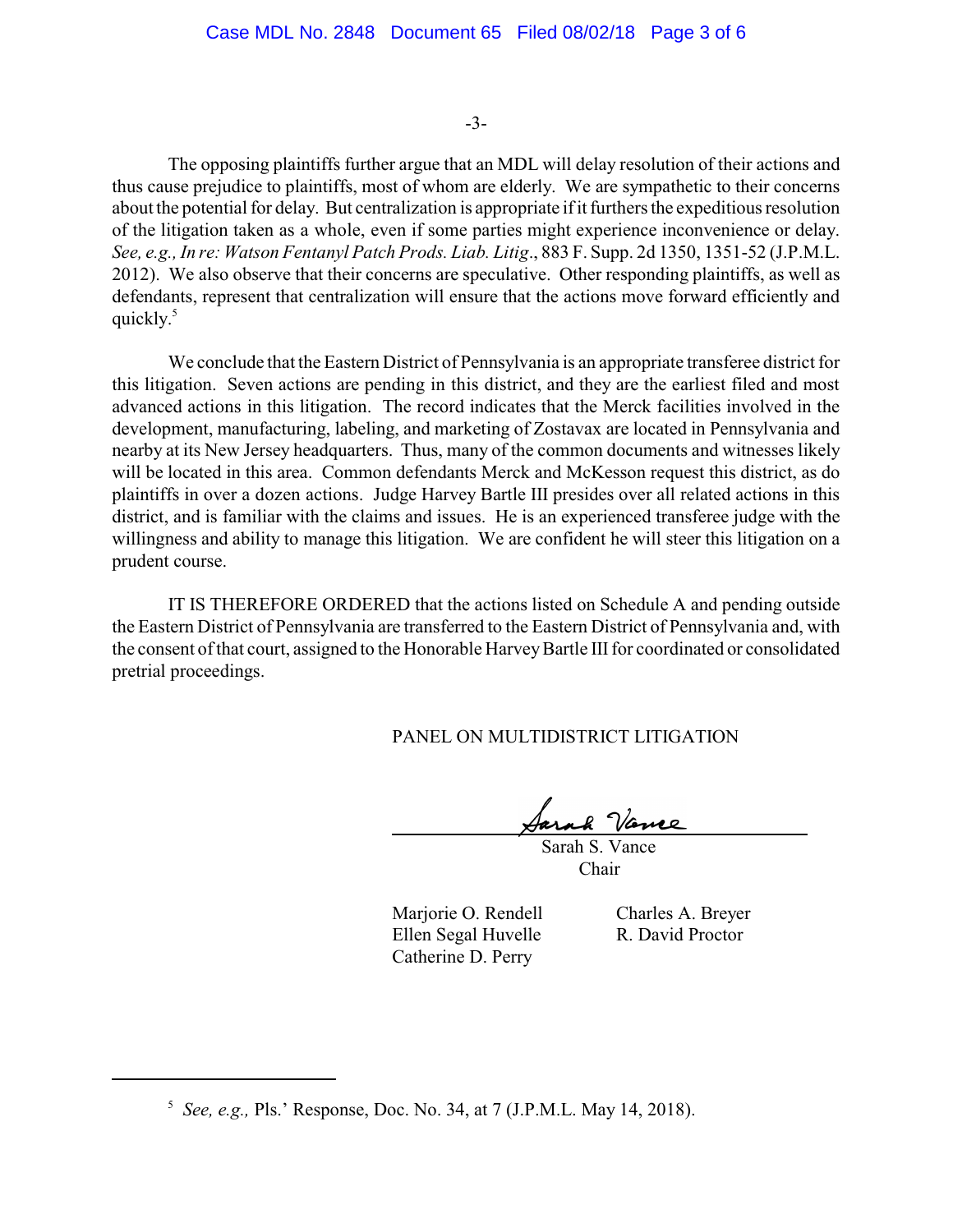### **IN RE: ZOSTAVAX (ZOSTER VACCINE LIVE) PRODUCTS LIABILITY LITIGATION** MDL No. 2848

### **SCHEDULE A**

#### Middle District of Florida

BELL v. MERCK & CO., INC., ET AL., C.A. No. 3:17-01320 MCRAE v. MERCK & CO., INC., C.A. No. 3:18-00483 ERICKSON v. MERCK & CO., INC., ET AL., C.A. No. 5:17-0562 PILLITTERI v. MERCK & CO., INC., ET AL., C.A. No. 5:18-0037 BLANCHARD v. MERCK & CO., INC., ET AL., C.A. No. 5:18-00038 JONES, ET AL. v. MERCK & CO., INC., ET AL., C.A. No. 5:18-00144 ERICKSON, ET AL. v. MERCK & CO., INC., ET AL., C.A. No. 6:17-01672 SMITH v. MERCK & CO., INC., ET AL., C.A. No. 6:18-00043 PATTERSON v. MERCK & CO., INC., ET AL., C.A. No. 6:18-00092 ALFORD v. MERCK & CO., INC., ET AL., C.A. No. 6:18-00093 GRENIER v. MERCK & CO., INC., ET AL., C.A. No. 6:18-00407 MELENDEZ v. MERCK & CO., INC., ET AL., C.A. No. 6:18-00408 KELLY v. MERCK & CO., INC., ET AL., C.A. No. 6:18-00604 MALBERG v. MERCK & CO., INC., ET AL., C.A. No. 8:18-00034 BENCIVENGA v. MERCK & CO., INC., ET AL., C.A. No. 8:18-00156 BOWMAN, ET AL. v. MERCK & CO., INC., ET AL., C.A. No. 8:18-00434 STEPHENS v. MERCK & CO., INC., ET AL., C.A. No. 8:18-00512 DEKER v. MERCK & CO., INC., ET AL., C.A. No. 8:18-00650 DOLAN v. MERCK & CO., INC., ET AL., C.A. No. 8:18-00651 MELUCCI v. MERCK & CO., INC., ET AL., C.A. No. 8:18-00695 BOCKUS v. MERCK & CO., INC., ET AL., C.A. No. 8:18-00715

Northern District of Florida

HIRAM v. MERCK & CO., INC., ET AL., C.A. No. 1:18-00051 ADAMS v. MERCK & CO., INC., ET AL., C.A. No. 4:18-00155 SHEPPARD, ET AL. v. MERCK & CO., INC., ET AL., C.A. No. 4:18-00200 GREEN v. MERCK & CO., INC., ET AL., C.A. No. 5:18-00007

Southern District of Florida

ENDRESEN-WORTHY v. MERCK & CO., INC., ET AL., C.A. No. 2:18-14095 SOROKO v. MERCK & CO., INC., ET AL., C.A. No. 9:18-80021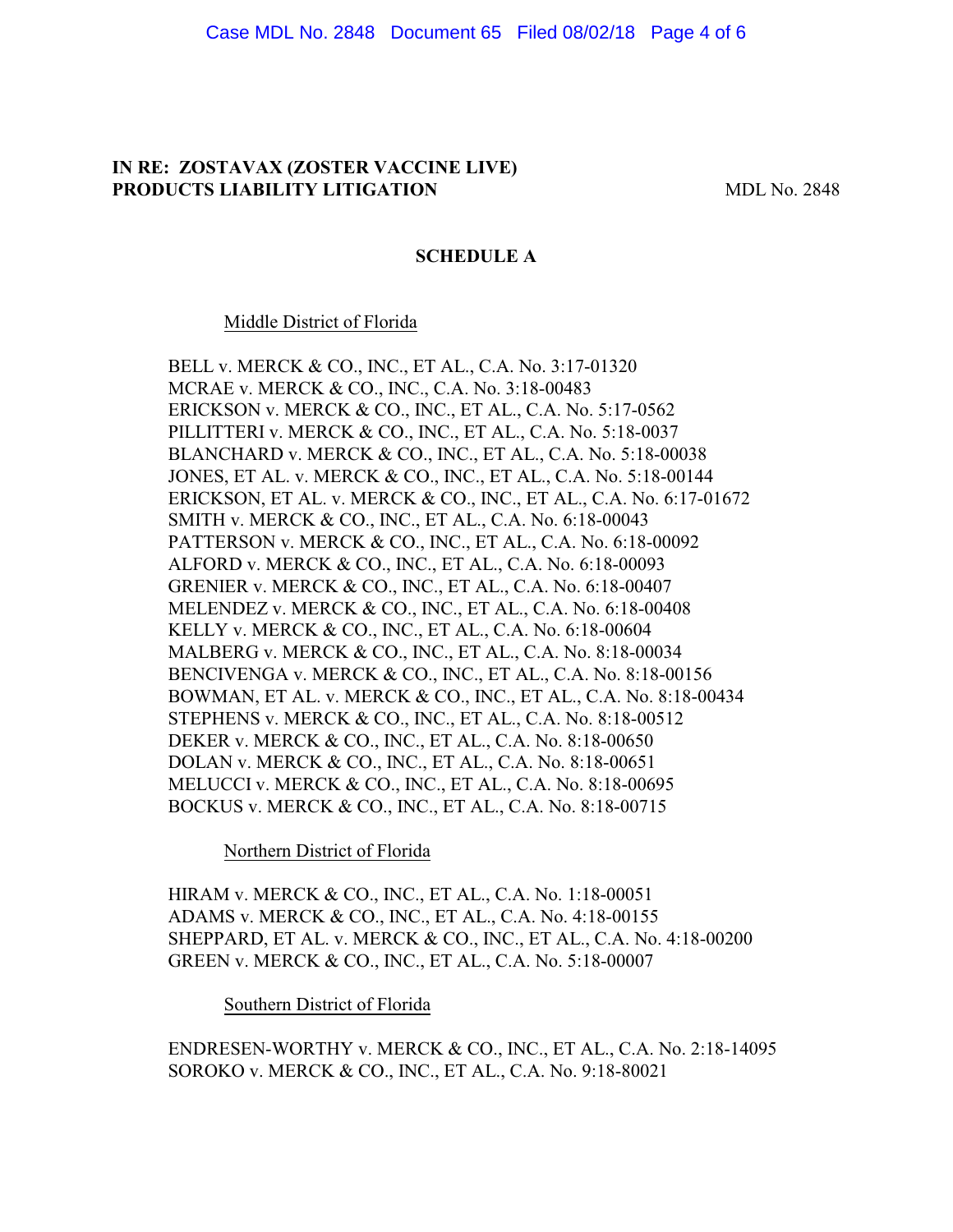- A2 -

District of Massachusetts

VERGE v. MERCK & CO., INC., ET AL., C.A. No. 3:18-30036

District of New Jersey

GASPI v. MERCK & CO., INC., ET AL., C.A. No. 2:17-12849 SMART, ET AL. v. MERCK & CO., INC., ET AL., C.A. No. 2:17-12853 KIRK v. MERCK & CO., INC., ET AL., C.A. No. 2:17-13689 GRACE, ET AL. v. MERCK & CO., INC., ET AL., C.A. No. 2:18-01844 WARD, ET AL. v. MERCK & CO.,INC., ET AL., C.A. No. 2:18-03811 GASPARD v. MERCK & CO., INC., ET AL., C.A. No. 3:17-11483 SYKES, ET AL. v. MERCK & CO., INC., ET AL., C.A. No. 3:17-11657 SEIGMAN v. MERCK & CO., INC., ET AL., C.A. No. 3:17-12210 PINKSTAFF, ET AL. v. MERCK & CO., INC., ET AL., C.A. No. 3:17-12212 FARRINGTON v. MERCK & CO., INC., ET AL., C.A. No. 3:17-13496 TEMPLET, ET AL. v. MERCK & CO, INC., ET AL., C.A. No. 3:18-00457 WAGGONER, ET AL. v. MERCK & CO., INC., ET AL., C.A. No. 3:18-00987 BROWN, ET AL. v. MERCK & CO., INC., ET AL., C.A. No. 3:18-02460 CASSIDY, ET AL. v. MERCK & CO., INC., ET AL., C.A. No. 3:18-02527 GEISHEKER v. MERCK & CO., INC., ET AL., C.A. No. 3:18-02544

## Eastern District of New York

BRAVO, ET AL. v. MERCK & CO., INC., ET AL., C.A. No. 1:18-00687 BRUMFIELD, ET AL. v. MERCK & CO., INC., ET AL., C.A. No. 2:17-06526 ZACCANELLI, ET AL. v. MERCK & CO., INC., ET AL., C.A. No. 2:17-07106 ALBISANO, ET AL. v. MERCK & CO., INC., ET AL., C.A. No. 2:18-00365 CLARK, ET AL. v. MERCK & CO., INC., ET AL., C.A. No. 2:18-01592

Eastern District of Pennsylvania

DOTTER, ET AL. v. MERCK & CO., INC., ET AL., C.A. No. 2:16-04686 ESTATE OF CARMEN RODRIGUEZ v. MERCK & CO., INC., ET AL., C.A. No. 2:17-00485 BILLECI, ET AL. v. MERCK & CO., INC., ET AL., C.A. No. 2:17-00486 BENTLEY v. MERCK & CO., INC., ET AL., C.A. No. 2:17-01122 DOHERTY, ET AL. v. MERCK & CO., INC., ET AL., C.A. No. 2:17-01415 MOLOUKI v. MERCK & CO., INC., ET AL., C.A. No. 2:17-01983 ELMEGREEN v. MERCK & CO., INC., ET AL., C.A. No. 2:17-02044